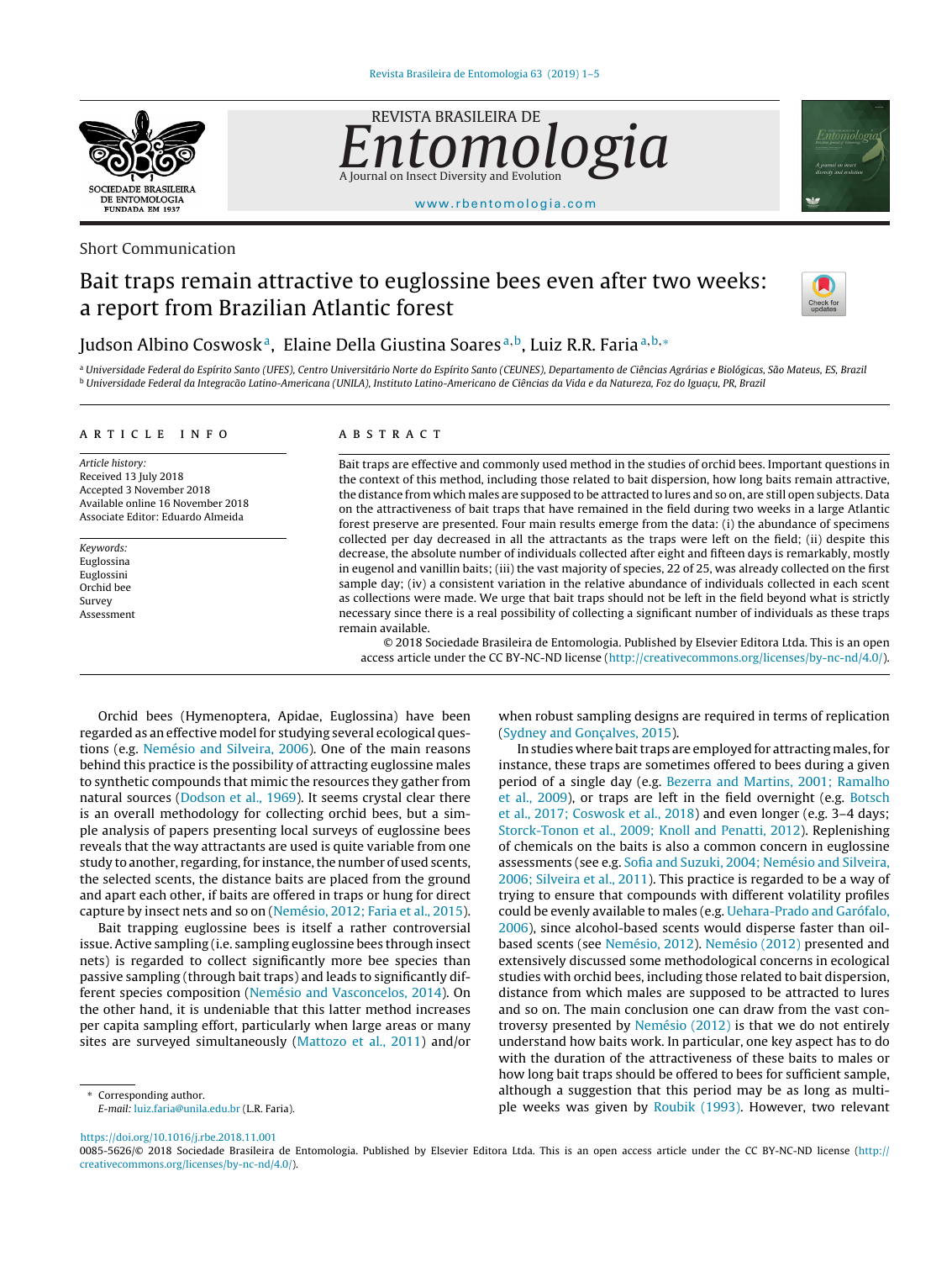questions should be stressed: (i) [Roubik](#page-4-0) [\(1993\)](#page-4-0) presented information only on the attractiveness of cineole, while we present data on seven compounds; and, moreover, (ii) [Roubik](#page-4-0) [\(1993\)](#page-4-0) reported the use of 8–15 mL of cineole per trap, while we just utilized cotton swabs soaked with a given aromatic compound (see methods below).

This short communication aims at presenting some general data on the attractiveness of bait traps that were left in the field during two weeks in a large Atlantic forest preserve.

Fieldwork was carried out at Reserva Natural Vale (RNV), a large remnant of Brazilian Atlantic forest, encompassing ca. 22,700 ha in the municipalities of Linhares, Jaguaré and Sooretama (19◦06 –19◦18 S and 39◦45–40◦19 W), northern Espírito Santo state, Brazil [\(Lopes](#page-3-0) [and](#page-3-0) [Mello-Silva,](#page-3-0) [2014\).](#page-3-0) Reserva Natural Vale, together with Reserva Biológica Sooretama (ca. 24,000 ha), are by far recognized ([Amorim,](#page-3-0) [1984\)](#page-3-0) as the last Tabuleiro forest massif in northern Espírito Santo (reviewed by [Silva,](#page-4-0) [2014\).](#page-4-0) Among the four natural vegetation types found in the region, Mata Alta (tall forest), which presents a thick canopy layer reaching up to 40 m, occupies ca. 70% of the total area of the Reserva Natural Vale [\(Peixoto](#page-4-0) et [al.,](#page-4-0) [2008\).](#page-4-0) Baits were installed in this physiognomy.

A total of 175 bait traps (35 traps for each of the following seven attractants: benzyl acetate, β-ionone, eucalyptol, eugenol, methyl salicylate, methyl trans-cinnamate and vanillin) was offered to bees along an edge-interior transect within the fragment. Complete description of bait traps and experimental design may be found elsewhere ([Coswosk](#page-3-0) et [al.,](#page-3-0) [2018\).](#page-3-0) It is important to highlight that attractants were not replenished after the traps were placed in the field. Traps were installed in early December 2012, and samples were carried out one (sample 1), eight (sample 2) and fifteen (sample 3) days after their installation. In this way, sample 2 was carried out seven days after sample 1 and sample 3 was carried out seven days after sample 2 (fourteen days after sample 1). Bees lured were gently removed from traps, transferred to 70% ethanol, and pinned. Males were identified with help of taxonomic keys [\(Rebêlo](#page-4-0) [and](#page-4-0) [Moure,](#page-4-0) [1996;](#page-4-0) [Faria](#page-4-0) [and](#page-4-0) [Melo,](#page-4-0) [2007,](#page-4-0) [2012;](#page-4-0) [Nemésio,](#page-4-0) [2009\)](#page-4-0) and by comparison with specimens previously identified. Taxonomy follows [Moure](#page-3-0) et [al.](#page-3-0) [\(2012\).](#page-3-0) All the individuals are deposited in the "Coleção Zoológica Norte Capixaba" (CZNC), Centro Universitário Norte do Espírito Santo, Universidade Federal do Espírito Santo, São Mateus, Brazil.

A total of 3114 males of 25 species was collected at the three moments (sample 1: 683; sample 2: 1648; and sample 3: 783 specimens) ([Table](#page-2-0) 1). Four main results are highlighted: (i) the abundance of specimens collected per day (sample 1: the absolute number of individuals collected after the first day; sample 2 and 3: the number of individuals divided by the seven days between samples 1 and 2 and samples 2 and 3) decreased in all the attractants as the traps were left on the field ([Fig.](#page-3-0) 1A); (ii) despite this decrease, the absolute number of individuals collected after eight and fifteen days is remarkable, mostly in eugenol and vanillin baits ([Fig.](#page-3-0) 1B); (iii) the vast majority of species, 22 of 25, was already collected on the first sample [\(Fig.](#page-3-0) 1C); (iv) there is a notable variation in the relative abundance of individuals collected in each scent as the collections were made [\(Fig.](#page-3-0) 1D).

Regarding the decrease in attractiveness of the compounds, what could be inferred by the decline in the number of males collected per day, the abrupt drop in eucalyptol attractiveness after the first sample is remarkable. This compound is the most employed by orchid bee researchers, at least in Brazil ([Faria](#page-3-0) et [al.,](#page-3-0) [2015\),](#page-3-0) and is regarded to be the most attractive compound with respect to the number of species collected ([Rebêlo,](#page-4-0) [2001\).](#page-4-0) The evidence presented here supports the statement that using eucalyptol baited traps for a long period of time, without replenishment, seems to be ineffective since it is a highly volatile compound. On the other hand, the decrease was much less pronounced in eugenol and vanillin

baits, two other widely used compounds [\(Faria](#page-3-0) et [al.,](#page-3-0) [2015\),](#page-3-0) that keep attracting a reasonable number of males per day even after two weeks. In the specific case of vanillin, this bait becomes more attractive as alcohol evaporates and the compound crystallizes, so that bait replenishment would not be desirable at first (Coswosk, pers. obs.).

These two baits could then be employed in sampling designs where the availability of bait traps in the field for long periods is useful, for instance in studies where population sizes of focal species that are known to be attract to these compounds are estimated. Intensive sampling schemes for some rare species could also be settled, improving the chances of collecting them. Some rare orchid bees of seasonal genus Eufriesea, for instance, are known to be attracted to eugenol and vanillin baits (e.g. Eufriesea brasilianorum (Friese, 1899), see [Nemésio,](#page-3-0) [2009\).](#page-3-0)

These decisions should obviously consider the risk of collecting several specimens of the most abundant species and should be defined in a cost-effective context. After all, we have to keep in mind that the number of bees collected in samples 2 and 3 (2431 specimens) is quite high. When we consider that the decline of populations of forest dependent euglossine species is a real matter (e.g. [Nemésio,](#page-3-0) [2013\),](#page-3-0) with the possibility of becoming even worse [\(Faleiro](#page-3-0) et [al.,](#page-3-0) [2018\),](#page-3-0) and that data on the conservation status of a large number of species is deficient (see [Nemésio,](#page-3-0) [2009\),](#page-3-0) we really should consider the real need of collecting and sacrificing euglossine males (see [Nemésio,](#page-3-0) [2012\).](#page-3-0)

The results presented here also give support to the statement that most euglossine species are expected to be inventoried in the first sampling days. Some studies suggest that short-term intensive sampling has been demonstrated to be useful in characterizing the local faunas of Euglossina, both in Atlantic areas where a large regional species pool is found (e.g. [Nemésio,](#page-3-0) [2010\)](#page-3-0) and in Cerrado, where euglossine richness is not that high (e.g. [Tosta](#page-4-0) et [al.,](#page-4-0) [2017\).](#page-4-0) However, it should be stressed that the results presented here, and also by [Nemésio](#page-3-0) [\(2010\)](#page-3-0) and [Tosta](#page-4-0) et [al.\(2017\)](#page-4-0) were obtained during the rainy season.As suggested by [Nemésio](#page-3-0) [\(2016\),](#page-3-0) rapid inventories should be carried out during the rainy season when the overall community composition, including those in the highly seasonal genus Eufriesea, are likely to be sampled. Obviously, an assessment aims at collecting the entire local fauna, so the lack of records for three species in the first day matters. When it is assumed that surveying all species is a virtually impossible task (e.g. [Nilsson](#page-4-0) et [al.,](#page-4-0) [2001\)](#page-4-0) and that all sampling methods have inherent and usually unknown sampling biases that favor the detection of some species but not others ([Gotelli](#page-3-0) [and](#page-3-0) [Colwell,](#page-3-0) [2011\),](#page-3-0) the fact that 22 of 25 species were sampled in just one day is outstanding.

The availability of data on euglossine richness and composition from long-term studies is a bottleneck for conducting extensive comparative studies, e.g. on biogeography (e.g. [Aguiar](#page-3-0) et [al.,](#page-3-0) [2014\)](#page-3-0) of these bees. As the results of short-term assessments appear increasingly robust, data associated with orchid bee distribution and seasonality will greatly increase and comparative studies on euglossine assemblages will surely thrive.

Finally, even considering the results presented here come from a region where euglossine bees are abundant and speciose, we urge that bait traps should not be left in the field beyond what is strictly necessary, even in places where orchid bees are not that speciose and/or abundant, since there is a real possibility of collecting a significant number of individuals as these traps remain available to males.

#### **Contributors**

All authors conceived the research and went to field to perform the experiments. The last author wrote a first version of the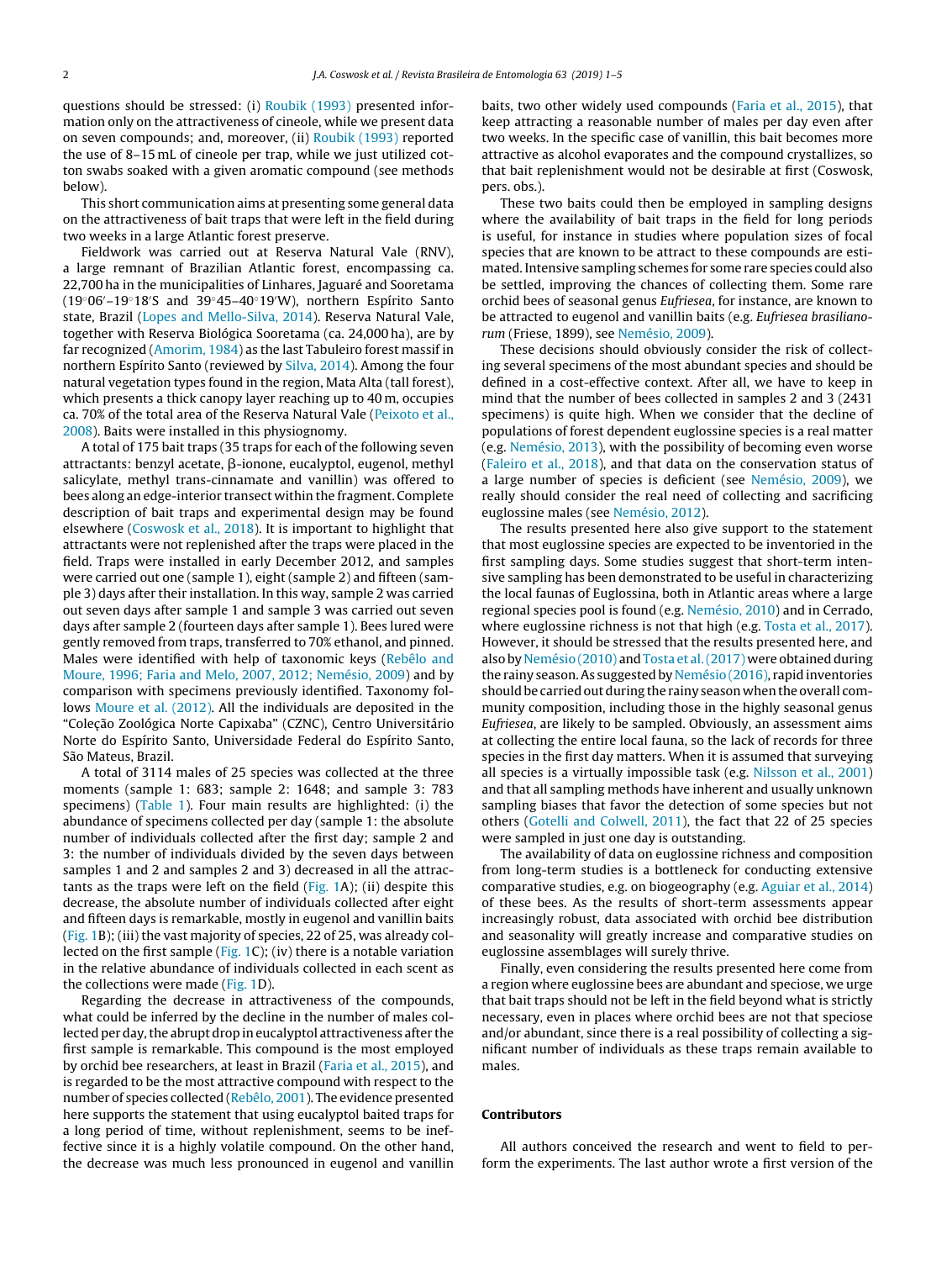#### <span id="page-2-0"></span>**Table 1**

Abundance of euglossine species collected in seven different attractants over three consecutive samples (one, eight and fifteen days) at the Reserve Natural Vale, northern Espírito Santo state, Brazil (BA: benzyl acetate; --ionone; EC: eucalyptol; EG: eugenol; MC: methyl trans-cinnamate; MS: methyl salicylate; VN: vanillin).

| Species                                                    | Sample 1  |                |                |                |              |                | Total          |                | Sample 2<br>Total |          |                |                |              |                |                |                | Sample 3     |           |          |                |             |           | Total     | Total by<br>species |      |
|------------------------------------------------------------|-----------|----------------|----------------|----------------|--------------|----------------|----------------|----------------|-------------------|----------|----------------|----------------|--------------|----------------|----------------|----------------|--------------|-----------|----------|----------------|-------------|-----------|-----------|---------------------|------|
|                                                            | <b>BA</b> | BI             | EC             | EG             | MC           | <b>MS</b>      | <b>VN</b>      |                | <b>BA</b>         | BI       | EC             | EG             | <b>MC</b>    | <b>MS</b>      | <b>VN</b>      |                | <b>BA</b>    | <b>BI</b> | EC       | EG             | <b>MC</b>   | <b>MS</b> | <b>VN</b> |                     |      |
| Eulaema cingulata (Fabricius, 1804)                        | 68        | 42             | $\Omega$       | 24             |              | $\Omega$       | 69 204         |                | 108               | 222      | 0              | 153            | $\Omega$     | 23             | 260 766        |                | 6            | 159       | $\Omega$ | 184            | $\Omega$    |           | 188       | 537                 | 1507 |
| Euglossa cordata (Linnaeus, 1758)                          | $\Omega$  | 14             | 157            | 8              | 45           | $\Omega$       |                | 0 224          | 11                | 46       | $\overline{4}$ | 142            | 241          | $\Omega$       | 0 4 4 4        |                | $\Omega$     | 3         | $\Omega$ | 80             | 3           |           | $\Omega$  | 86                  | 754  |
| Eulaema nigrita Lepeletier, 1841                           | $\Omega$  | $\Omega$       | 45             | $\Omega$       | $\Omega$     | $\Omega$       | 24             | 69             | 0                 |          | $\Omega$       | $\Omega$       | $\mathbf{0}$ | 3              | 207 210        |                | $\Omega$     | $\Omega$  | $\Omega$ | 0              | $\Omega$    |           | 93        | 93                  | 372  |
| Euglossa securigera Dressler, 1982                         | 0         |                | $\overline{A}$ | 10             | $\mathbf{0}$ |                | $\Omega$       | 16             |                   | 0        | C              | 81             | 11           | $\Omega$       | 0              | -93            | $\mathbf{0}$ | 0         | $\Omega$ | 32             | $\mathbf 0$ | $\Omega$  | $\Omega$  | 32                  | 141  |
| Euglossa iopoecila Dressler, 1982                          |           | $\Omega$       | 3              | 11             |              | $\Omega$       | 12             | 27             | $\Omega$          |          | $\Omega$       | 17             | $\Omega$     | $\Omega$       | 10             | 27             | $\Omega$     | 0         | $\Omega$ | 19             | $\Omega$    | $\Omega$  | 4         | 23                  | 77   |
| Euglossa ignita Smith, 1874                                |           | $\Omega$       | 6              | 5              | 10           | 6              | $\Omega$       | 31             | 13                | $\Omega$ |                | 5              | 8            | 6              | $\Omega$       | 32             | $\Omega$     | 0         | $\Omega$ | 0              |             |           | $\Omega$  | $\mathbf{0}$        | 63   |
| Euglossa fimbriata Moure, 1968                             |           | $\overline{4}$ | 10             | $\overline{2}$ |              | $\Omega$       | $\Omega$       | 17             | 3                 | 24       | $\Omega$       | 5              | $\Omega$     | $\Omega$       | $\Omega$       | 32             | $\Omega$     | 0         | $\Omega$ | $\overline{2}$ | $\Omega$    |           | $\Omega$  | $\overline{2}$      | 51   |
| Euglossa gaianii Dressler, 1982                            |           | 22             |                | $\Omega$       | $\Omega$     | $\Omega$       | $\Omega$       | 24             | $\Omega$          |          | $\Omega$       | $\overline{2}$ | $\Omega$     | $\Omega$       | $\Omega$       | $\overline{2}$ | $\Omega$     | O         | $\Omega$ | $\Omega$       | $\Omega$    |           | $\Omega$  | $\mathbf{0}$        | 26   |
| Eulaema niveofasciata (Friese, 1899)                       |           | $\Omega$       |                |                |              | 5              | $\Omega$       |                |                   |          | $\Omega$       |                | $\Omega$     | 12             | $\Omega$       | 14             | $\Omega$     | 0         | $\Omega$ | $\overline{0}$ |             |           | $\Omega$  | $\Omega$            | 21   |
| Euglossa cognata Moure, 1970                               |           | $\Omega$       |                |                | O            |                | $\Omega$       | $\mathcal{R}$  |                   |          | $\Omega$       |                | $\Omega$     | 5              |                |                | $\Omega$     |           | $\Omega$ | $\overline{0}$ |             | $\Omega$  | $\Omega$  | $\Omega$            | 15   |
| Euglossa imperialis Cockerell, 1922                        |           | $\Omega$       |                |                |              | 8              |                |                | $\Omega$          |          | $\Omega$       |                | $\Omega$     | 5              |                | 6              | $\Omega$     |           | $\Omega$ | $\Omega$       |             |           | $\Omega$  | $\mathbf{0}$        | 15   |
| Eulaema atleticana Nemésio, 2009                           |           | $\overline{2}$ | 2              | $\mathbf{0}$   |              | $\overline{2}$ |                | q              |                   |          | 0              |                | 0            | $\overline{2}$ | 0              | 6              | $\Omega$     | 0         | $\Omega$ | 0              |             |           | $\Omega$  | $\mathbf{0}$        | 15   |
| Exaerete smaragdina (Guérin, 1844)                         |           | $\Omega$       | 3              | $\overline{2}$ |              | $\Omega$       | $\Omega$       |                |                   |          | $\mathbf 0$    | 0              | $\mathbf{0}$ |                | 0              | $\overline{2}$ | $\bf{0}$     | $\bf{0}$  |          | $\overline{2}$ | $\Omega$    | $\Omega$  | $\Omega$  | 3                   | 12   |
| Euglossa adiastola Hinojosa-Dìaz,<br>Nemésio & Engel, 2012 | 0         | $\Omega$       |                | $\overline{2}$ |              |                | $\Omega$       |                | $\Omega$          |          | $\Omega$       |                | $\Omega$     | $\Omega$       |                | $\mathcal{D}$  | $\Omega$     | $\Omega$  | $\Omega$ | 3              | $\Omega$    | $\Omega$  | $\Omega$  | 3                   | 9    |
| Euglossa botocuda Faria & Melo, 2012                       | 0         | $\Omega$       | 5              |                |              | $\overline{4}$ | $\Omega$       |                | 0                 |          | C              | 0              | 0            | $\Omega$       | 0              |                | $\bf{0}$     | 0         | $\Omega$ | 0              |             |           | $\Omega$  | $\mathbf{0}$        | 9    |
| Euglossa marianae Nemésio, 2011                            |           | $\mathbf{0}$   | 9              | $\Omega$       |              | $\Omega$       | $\Omega$       | 9              | 0                 |          | C              | 0              | $\mathbf{0}$ | $\Omega$       | 0              |                | $\bf{0}$     | 0         | $\Omega$ | 0              |             |           | $\Omega$  | $\mathbf{0}$        | 9    |
| Eufriesea dentilabris (Mocsáry, 1897)                      | $\Omega$  | $\Omega$       | $\Omega$       | $\Omega$       |              | $\Omega$       | $\overline{2}$ | $\overline{2}$ |                   |          | $\Omega$       | $\Omega$       | $\Omega$     | $\Omega$       | $\overline{2}$ | $\overline{2}$ | $\mathbf{0}$ | 0         | $\Omega$ | $\Omega$       | $\Omega$    |           | $\Omega$  | $\Omega$            |      |
| Euglossa pleosticta Dressler, 1982                         |           | $\Omega$       | $\Omega$       | $\Omega$       |              | $\Omega$       | $\Omega$       | $\Omega$       | 0                 |          | $\Omega$       |                | 0            | $\Omega$       | 0              | $\overline{2}$ | $\Omega$     | 0         | $\Omega$ | $\overline{2}$ | $\Omega$    |           | $\Omega$  | $\overline{2}$      |      |
| Eufriesea surinamensis (Linnaeus, 1758)                    |           | $\Omega$       |                | $\Omega$       |              | $\Omega$       | $\Omega$       |                |                   |          |                | 0              | $\Omega$     | $\Omega$       | 0              |                | $\Omega$     | 0         | $\Omega$ | 0              |             |           |           | 2                   |      |
| Exaerete salsai Nemésio, 2011                              |           | $\Omega$       | $\Omega$       | $\Omega$       |              | $\overline{2}$ | $\Omega$       |                |                   |          | $\Omega$       | O              | $\Omega$     | $\Omega$       | $\Omega$       |                | $\Omega$     |           | $\Omega$ | $\Omega$       |             |           | $\Omega$  | $\Omega$            |      |
| Exaerete frontalis (Guérin, 1844)                          |           | $\Omega$       |                |                |              | $\Omega$       | $\Omega$       | $\mathcal{L}$  | 0                 |          |                |                | $\Omega$     | $\Omega$       |                |                | $\Omega$     | 0         | $\Omega$ | $\Omega$       |             |           | $\Omega$  | $\Omega$            |      |
| Eufriesea atlantica Nemésio, 2008                          |           | $\Omega$       | $\Omega$       | $\Omega$       |              | $\Omega$       |                |                | 0                 |          | $\Omega$       | O              | $\Omega$     | $\bf{0}$       | 0              |                | $\Omega$     | 0         | $\Omega$ | 0              | $\Omega$    |           | $\Omega$  | $\Omega$            |      |
| Euglossa avicula Dressler, 1982                            | O         | $\Omega$       | $\Omega$       | $\Omega$       |              | $\Omega$       | $\Omega$       | $\Omega$       | $\Omega$          | 0        | $\Omega$       | 0              | $\Omega$     | $\Omega$       |                |                | $\Omega$     | 0         | $\Omega$ | $\Omega$       | $\Omega$    | $\Omega$  | $\Omega$  | $\Omega$            |      |
| Euglossa leucotricha Rebêlo & Moure,<br>1996               | $\Omega$  | $\Omega$       | $\Omega$       | $\Omega$       |              | $\Omega$       | $\Omega$       |                | $\Omega$          |          | $\sqrt{ }$     | $\Omega$       | $\Omega$     | $\Omega$       | O              | $\Omega$       | $\Omega$     | $\Omega$  | $\Omega$ | 0              |             | $\Omega$  | $\Omega$  | $\Omega$            |      |
| Euglossa milenae Bembé, 2007                               |           |                |                |                |              | $\Omega$       |                |                |                   |          |                |                | $\Omega$     |                |                | $\Omega$       | $\Omega$     | 0         |          |                |             |           | $\Omega$  | $\Omega$            |      |
| Total (scent/sample)<br>Total (sample)                     | 76        | 85             | 247            | 68<br>683      | 62           | 36             | 109            |                | 139               | 296      |                | 410<br>1648    | 260          | 57             | 482            |                | 6            | 162       |          | 324<br>783     |             |           | 287       |                     | 3114 |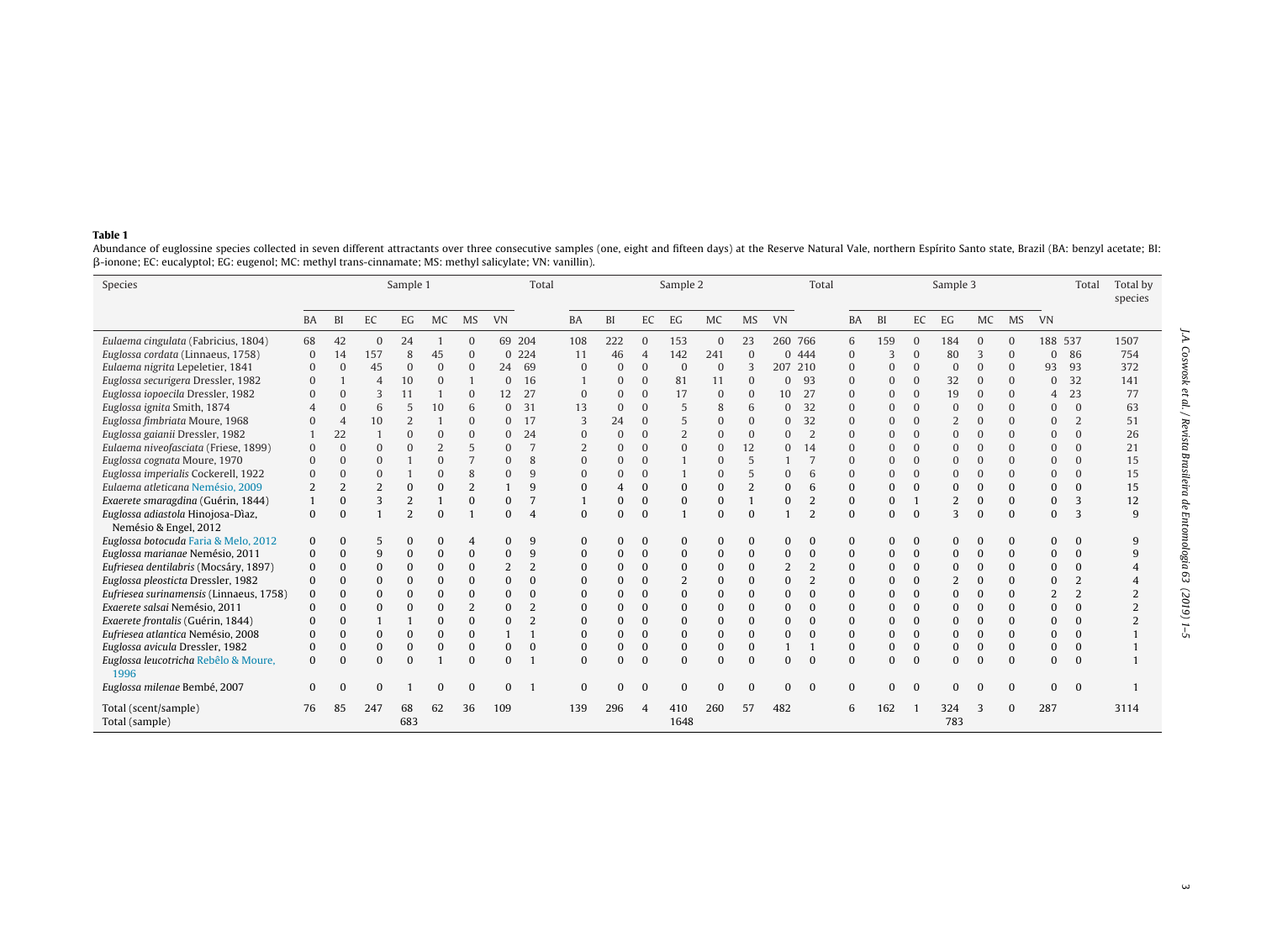<span id="page-3-0"></span>

**Fig. 1.** Variation in the number of individuals and species collected in RNV according to the attractive bait and each performed sample. a: abundance of specimens collected per day in each sample; b: absolute number of specimens collected in each sample; c: accumulated number of species after samples (a–c: sample 1, black; sample 2, gray; sample 3, white; BA: benzyl acetate; BI: β-ionone; EC: eucalyptol; EG: eugenol; MC: methyl trans-cinnamate; MS: methyl salicylate; VN: vanillin; T: total per sample); d: relative abundance of specimens collected in each scent (EC, black; EG, dark gray; VN, gray; BI, light gray; BA+MC+MS: white; numbers refer sequentially to first, second and third collections).

paper and all authors contributed equally reviewing critically the manuscript for important intellectual content. All authors approved the final version of this manuscript.

#### **Conflicts of interest**

The authors declare no conflicts of interest.

#### **Acknowledgments**

We are indebted to Maria Cecília Martins Kierulff for giving us all the support within her reach during the fieldwork at Reserva Natural Vale. We also acknowledge Vale and Reserva Natural Vale administration for providing the permission to perform this study and for all the facilities during the fieldwork. CEUNES/UFES is acknowledged for providing transport during a field trip. Frederico Falcão Salles (UFES) is acknowledged for all his help with fieldwork. We acknowledge Antonio José Camillo de Aguiar (UnB) for important discussions on field collection of orchid bees. We thank SISBIO/ICMBio for the collecting permit (#21803).

### **References**

- Aguiar, W.M., Melo, G.A.R., Gaglianone, M.C., 2014. [Does](http://refhub.elsevier.com/S0085-5626(18)30090-6/sbref0005) [forest](http://refhub.elsevier.com/S0085-5626(18)30090-6/sbref0005) [phisiognomy](http://refhub.elsevier.com/S0085-5626(18)30090-6/sbref0005) [affect](http://refhub.elsevier.com/S0085-5626(18)30090-6/sbref0005) [the](http://refhub.elsevier.com/S0085-5626(18)30090-6/sbref0005) [structure](http://refhub.elsevier.com/S0085-5626(18)30090-6/sbref0005) [of](http://refhub.elsevier.com/S0085-5626(18)30090-6/sbref0005) [orchid](http://refhub.elsevier.com/S0085-5626(18)30090-6/sbref0005) [bee](http://refhub.elsevier.com/S0085-5626(18)30090-6/sbref0005) [\(Hymenoptera,](http://refhub.elsevier.com/S0085-5626(18)30090-6/sbref0005) [Apidae,](http://refhub.elsevier.com/S0085-5626(18)30090-6/sbref0005) [Euglossini\)](http://refhub.elsevier.com/S0085-5626(18)30090-6/sbref0005) [communities?](http://refhub.elsevier.com/S0085-5626(18)30090-6/sbref0005) [A](http://refhub.elsevier.com/S0085-5626(18)30090-6/sbref0005) [study](http://refhub.elsevier.com/S0085-5626(18)30090-6/sbref0005) [in](http://refhub.elsevier.com/S0085-5626(18)30090-6/sbref0005) [the](http://refhub.elsevier.com/S0085-5626(18)30090-6/sbref0005) [Atlantic](http://refhub.elsevier.com/S0085-5626(18)30090-6/sbref0005) [forest](http://refhub.elsevier.com/S0085-5626(18)30090-6/sbref0005) [of](http://refhub.elsevier.com/S0085-5626(18)30090-6/sbref0005) [Rio](http://refhub.elsevier.com/S0085-5626(18)30090-6/sbref0005) [de](http://refhub.elsevier.com/S0085-5626(18)30090-6/sbref0005) [Janeiro](http://refhub.elsevier.com/S0085-5626(18)30090-6/sbref0005) [state,](http://refhub.elsevier.com/S0085-5626(18)30090-6/sbref0005) [Brazil.](http://refhub.elsevier.com/S0085-5626(18)30090-6/sbref0005) [Sociobiology](http://refhub.elsevier.com/S0085-5626(18)30090-6/sbref0005) [61,](http://refhub.elsevier.com/S0085-5626(18)30090-6/sbref0005) [68](http://refhub.elsevier.com/S0085-5626(18)30090-6/sbref0005)–[77.](http://refhub.elsevier.com/S0085-5626(18)30090-6/sbref0005)
- Amorim, H.B., 1984. [Florestas](http://refhub.elsevier.com/S0085-5626(18)30090-6/sbref0010) [nativas](http://refhub.elsevier.com/S0085-5626(18)30090-6/sbref0010) [dos](http://refhub.elsevier.com/S0085-5626(18)30090-6/sbref0010) [estados](http://refhub.elsevier.com/S0085-5626(18)30090-6/sbref0010) [do](http://refhub.elsevier.com/S0085-5626(18)30090-6/sbref0010) [Rio](http://refhub.elsevier.com/S0085-5626(18)30090-6/sbref0010) [de](http://refhub.elsevier.com/S0085-5626(18)30090-6/sbref0010) [Janeiro](http://refhub.elsevier.com/S0085-5626(18)30090-6/sbref0010) [e](http://refhub.elsevier.com/S0085-5626(18)30090-6/sbref0010) [Espírito](http://refhub.elsevier.com/S0085-5626(18)30090-6/sbref0010) [Santo.](http://refhub.elsevier.com/S0085-5626(18)30090-6/sbref0010) [Inventário](http://refhub.elsevier.com/S0085-5626(18)30090-6/sbref0010) [Florestal](http://refhub.elsevier.com/S0085-5626(18)30090-6/sbref0010) [Nacional.](http://refhub.elsevier.com/S0085-5626(18)30090-6/sbref0010) [Instituto](http://refhub.elsevier.com/S0085-5626(18)30090-6/sbref0010) [Brasileiro](http://refhub.elsevier.com/S0085-5626(18)30090-6/sbref0010) [do](http://refhub.elsevier.com/S0085-5626(18)30090-6/sbref0010) [Desenvolvimento](http://refhub.elsevier.com/S0085-5626(18)30090-6/sbref0010) [Florestal-](http://refhub.elsevier.com/S0085-5626(18)30090-6/sbref0010)[IBDF,](http://refhub.elsevier.com/S0085-5626(18)30090-6/sbref0010) [Brasília.](http://refhub.elsevier.com/S0085-5626(18)30090-6/sbref0010)
- Bezerra, C.P., Martins, C.F., 2001. [Diversidade](http://refhub.elsevier.com/S0085-5626(18)30090-6/sbref0015) [de](http://refhub.elsevier.com/S0085-5626(18)30090-6/sbref0015) [Euglossinae](http://refhub.elsevier.com/S0085-5626(18)30090-6/sbref0015) [\(Hymenoptera,](http://refhub.elsevier.com/S0085-5626(18)30090-6/sbref0015) [Api](http://refhub.elsevier.com/S0085-5626(18)30090-6/sbref0015)[dae\)](http://refhub.elsevier.com/S0085-5626(18)30090-6/sbref0015) [em](http://refhub.elsevier.com/S0085-5626(18)30090-6/sbref0015) [dois](http://refhub.elsevier.com/S0085-5626(18)30090-6/sbref0015) [fragmentos](http://refhub.elsevier.com/S0085-5626(18)30090-6/sbref0015) [de](http://refhub.elsevier.com/S0085-5626(18)30090-6/sbref0015) [Mata](http://refhub.elsevier.com/S0085-5626(18)30090-6/sbref0015) [Atlântica](http://refhub.elsevier.com/S0085-5626(18)30090-6/sbref0015) [localizados](http://refhub.elsevier.com/S0085-5626(18)30090-6/sbref0015) [na](http://refhub.elsevier.com/S0085-5626(18)30090-6/sbref0015) [região](http://refhub.elsevier.com/S0085-5626(18)30090-6/sbref0015) [urbana](http://refhub.elsevier.com/S0085-5626(18)30090-6/sbref0015) [de](http://refhub.elsevier.com/S0085-5626(18)30090-6/sbref0015) [João](http://refhub.elsevier.com/S0085-5626(18)30090-6/sbref0015) [Pessoa,](http://refhub.elsevier.com/S0085-5626(18)30090-6/sbref0015) [Paraíba,](http://refhub.elsevier.com/S0085-5626(18)30090-6/sbref0015) [Brasil.](http://refhub.elsevier.com/S0085-5626(18)30090-6/sbref0015) [Rev.](http://refhub.elsevier.com/S0085-5626(18)30090-6/sbref0015) [Bras.](http://refhub.elsevier.com/S0085-5626(18)30090-6/sbref0015) [Zool.](http://refhub.elsevier.com/S0085-5626(18)30090-6/sbref0015) [18,](http://refhub.elsevier.com/S0085-5626(18)30090-6/sbref0015) [823–835.](http://refhub.elsevier.com/S0085-5626(18)30090-6/sbref0015)
- Botsch, J.C., Walter, S.T., Karubian, J., González, N., Dobbs, E.K., Brosi, B.J., 2017. [Impacts](http://refhub.elsevier.com/S0085-5626(18)30090-6/sbref0020) [of](http://refhub.elsevier.com/S0085-5626(18)30090-6/sbref0020) [forest](http://refhub.elsevier.com/S0085-5626(18)30090-6/sbref0020) [fragmentation](http://refhub.elsevier.com/S0085-5626(18)30090-6/sbref0020) [on](http://refhub.elsevier.com/S0085-5626(18)30090-6/sbref0020) [orchid](http://refhub.elsevier.com/S0085-5626(18)30090-6/sbref0020) [bee](http://refhub.elsevier.com/S0085-5626(18)30090-6/sbref0020) [\(Hymenoptera:](http://refhub.elsevier.com/S0085-5626(18)30090-6/sbref0020) [Api](http://refhub.elsevier.com/S0085-5626(18)30090-6/sbref0020)[dae:](http://refhub.elsevier.com/S0085-5626(18)30090-6/sbref0020) [Euglossini\)](http://refhub.elsevier.com/S0085-5626(18)30090-6/sbref0020) [communities](http://refhub.elsevier.com/S0085-5626(18)30090-6/sbref0020) [in](http://refhub.elsevier.com/S0085-5626(18)30090-6/sbref0020) [the](http://refhub.elsevier.com/S0085-5626(18)30090-6/sbref0020) [Chocó](http://refhub.elsevier.com/S0085-5626(18)30090-6/sbref0020) [biodiversity](http://refhub.elsevier.com/S0085-5626(18)30090-6/sbref0020) [hotspot](http://refhub.elsevier.com/S0085-5626(18)30090-6/sbref0020) [of](http://refhub.elsevier.com/S0085-5626(18)30090-6/sbref0020) [northwest](http://refhub.elsevier.com/S0085-5626(18)30090-6/sbref0020) [Ecuador.](http://refhub.elsevier.com/S0085-5626(18)30090-6/sbref0020) [J.](http://refhub.elsevier.com/S0085-5626(18)30090-6/sbref0020) [Insect](http://refhub.elsevier.com/S0085-5626(18)30090-6/sbref0020) [Conserv.](http://refhub.elsevier.com/S0085-5626(18)30090-6/sbref0020) [21,](http://refhub.elsevier.com/S0085-5626(18)30090-6/sbref0020) [633–643.](http://refhub.elsevier.com/S0085-5626(18)30090-6/sbref0020)
- Coswosk, J.A., Ferreira, R.A., Soares, E.D.G., Faria, L.R.R., 2018. [Responses](http://refhub.elsevier.com/S0085-5626(18)30090-6/sbref0025) [of](http://refhub.elsevier.com/S0085-5626(18)30090-6/sbref0025) [euglos](http://refhub.elsevier.com/S0085-5626(18)30090-6/sbref0025)[sine](http://refhub.elsevier.com/S0085-5626(18)30090-6/sbref0025) [bees](http://refhub.elsevier.com/S0085-5626(18)30090-6/sbref0025) [\(Hymenoptera,](http://refhub.elsevier.com/S0085-5626(18)30090-6/sbref0025) [Apidae](http://refhub.elsevier.com/S0085-5626(18)30090-6/sbref0025) [Euglossina\)](http://refhub.elsevier.com/S0085-5626(18)30090-6/sbref0025) [to](http://refhub.elsevier.com/S0085-5626(18)30090-6/sbref0025) [an](http://refhub.elsevier.com/S0085-5626(18)30090-6/sbref0025) [edge-forest](http://refhub.elsevier.com/S0085-5626(18)30090-6/sbref0025) [gradient](http://refhub.elsevier.com/S0085-5626(18)30090-6/sbref0025) [in](http://refhub.elsevier.com/S0085-5626(18)30090-6/sbref0025) [a](http://refhub.elsevier.com/S0085-5626(18)30090-6/sbref0025) [large](http://refhub.elsevier.com/S0085-5626(18)30090-6/sbref0025) [Tabuleiro](http://refhub.elsevier.com/S0085-5626(18)30090-6/sbref0025) [Forest](http://refhub.elsevier.com/S0085-5626(18)30090-6/sbref0025) [remnant](http://refhub.elsevier.com/S0085-5626(18)30090-6/sbref0025) [in](http://refhub.elsevier.com/S0085-5626(18)30090-6/sbref0025) [eastern](http://refhub.elsevier.com/S0085-5626(18)30090-6/sbref0025) [Brazil.](http://refhub.elsevier.com/S0085-5626(18)30090-6/sbref0025) [Neotrop.](http://refhub.elsevier.com/S0085-5626(18)30090-6/sbref0025) [Entomol.](http://refhub.elsevier.com/S0085-5626(18)30090-6/sbref0025) [47,](http://refhub.elsevier.com/S0085-5626(18)30090-6/sbref0025) [447–456.](http://refhub.elsevier.com/S0085-5626(18)30090-6/sbref0025)
- Dodson, C.H., Dressler, R.L., Hills, H.G., Williams, N.H., 1969. [Biologically](http://refhub.elsevier.com/S0085-5626(18)30090-6/sbref0030) [active](http://refhub.elsevier.com/S0085-5626(18)30090-6/sbref0030) [com](http://refhub.elsevier.com/S0085-5626(18)30090-6/sbref0030)[pounds](http://refhub.elsevier.com/S0085-5626(18)30090-6/sbref0030) [in](http://refhub.elsevier.com/S0085-5626(18)30090-6/sbref0030) [orchid](http://refhub.elsevier.com/S0085-5626(18)30090-6/sbref0030) [fragrances.](http://refhub.elsevier.com/S0085-5626(18)30090-6/sbref0030) [Science](http://refhub.elsevier.com/S0085-5626(18)30090-6/sbref0030) [164,](http://refhub.elsevier.com/S0085-5626(18)30090-6/sbref0030) [1243–1249.](http://refhub.elsevier.com/S0085-5626(18)30090-6/sbref0030)
- Faleiro, F.V., Nemésio, A., Loyola, R., 2018. [Climate](http://refhub.elsevier.com/S0085-5626(18)30090-6/sbref0035) [change](http://refhub.elsevier.com/S0085-5626(18)30090-6/sbref0035) [likely](http://refhub.elsevier.com/S0085-5626(18)30090-6/sbref0035) [to](http://refhub.elsevier.com/S0085-5626(18)30090-6/sbref0035) [reduce](http://refhub.elsevier.com/S0085-5626(18)30090-6/sbref0035) [orchid](http://refhub.elsevier.com/S0085-5626(18)30090-6/sbref0035) [bee](http://refhub.elsevier.com/S0085-5626(18)30090-6/sbref0035) [abundance](http://refhub.elsevier.com/S0085-5626(18)30090-6/sbref0035) [even](http://refhub.elsevier.com/S0085-5626(18)30090-6/sbref0035) [in](http://refhub.elsevier.com/S0085-5626(18)30090-6/sbref0035) [climatic](http://refhub.elsevier.com/S0085-5626(18)30090-6/sbref0035) [suitable](http://refhub.elsevier.com/S0085-5626(18)30090-6/sbref0035) [sites.](http://refhub.elsevier.com/S0085-5626(18)30090-6/sbref0035) [Glob.](http://refhub.elsevier.com/S0085-5626(18)30090-6/sbref0035) [Change](http://refhub.elsevier.com/S0085-5626(18)30090-6/sbref0035) [Biol.](http://refhub.elsevier.com/S0085-5626(18)30090-6/sbref0035) [24,](http://refhub.elsevier.com/S0085-5626(18)30090-6/sbref0035) [2272](http://refhub.elsevier.com/S0085-5626(18)30090-6/sbref0035)–[2283.](http://refhub.elsevier.com/S0085-5626(18)30090-6/sbref0035)
- Faria, L.R.R., Melo, G.A.R., 2007. [Species](http://refhub.elsevier.com/S0085-5626(18)30090-6/sbref0040) [of](http://refhub.elsevier.com/S0085-5626(18)30090-6/sbref0040) *[Euglossa](http://refhub.elsevier.com/S0085-5626(18)30090-6/sbref0040)* [\(](http://refhub.elsevier.com/S0085-5626(18)30090-6/sbref0040)*[Glossura](http://refhub.elsevier.com/S0085-5626(18)30090-6/sbref0040)*) in [the](http://refhub.elsevier.com/S0085-5626(18)30090-6/sbref0040) [Brazilian](http://refhub.elsevier.com/S0085-5626(18)30090-6/sbref0040) [Atlantic](http://refhub.elsevier.com/S0085-5626(18)30090-6/sbref0040) [forest,](http://refhub.elsevier.com/S0085-5626(18)30090-6/sbref0040) [with](http://refhub.elsevier.com/S0085-5626(18)30090-6/sbref0040) [taxonomic](http://refhub.elsevier.com/S0085-5626(18)30090-6/sbref0040) [notes](http://refhub.elsevier.com/S0085-5626(18)30090-6/sbref0040) [on](http://refhub.elsevier.com/S0085-5626(18)30090-6/sbref0040) [Euglossa](http://refhub.elsevier.com/S0085-5626(18)30090-6/sbref0040) [stellfeldi](http://refhub.elsevier.com/S0085-5626(18)30090-6/sbref0040) [Moure](http://refhub.elsevier.com/S0085-5626(18)30090-6/sbref0040) [\(Hymenoptera](http://refhub.elsevier.com/S0085-5626(18)30090-6/sbref0040) [Apidae,](http://refhub.elsevier.com/S0085-5626(18)30090-6/sbref0040) [Euglossina\).](http://refhub.elsevier.com/S0085-5626(18)30090-6/sbref0040) [Rev.](http://refhub.elsevier.com/S0085-5626(18)30090-6/sbref0040) [Bras.](http://refhub.elsevier.com/S0085-5626(18)30090-6/sbref0040) [Entomol.](http://refhub.elsevier.com/S0085-5626(18)30090-6/sbref0040) [51,](http://refhub.elsevier.com/S0085-5626(18)30090-6/sbref0040) [275](http://refhub.elsevier.com/S0085-5626(18)30090-6/sbref0040)–[284.](http://refhub.elsevier.com/S0085-5626(18)30090-6/sbref0040)
- Faria, L.R.R., Melo, G.A.R., 2012. [Species](http://refhub.elsevier.com/S0085-5626(18)30090-6/sbref0045) [of](http://refhub.elsevier.com/S0085-5626(18)30090-6/sbref0045) [Euglossa](http://refhub.elsevier.com/S0085-5626(18)30090-6/sbref0045) [of](http://refhub.elsevier.com/S0085-5626(18)30090-6/sbref0045) [the](http://refhub.elsevier.com/S0085-5626(18)30090-6/sbref0045) [analis](http://refhub.elsevier.com/S0085-5626(18)30090-6/sbref0045) [group](http://refhub.elsevier.com/S0085-5626(18)30090-6/sbref0045) [in](http://refhub.elsevier.com/S0085-5626(18)30090-6/sbref0045) [the](http://refhub.elsevier.com/S0085-5626(18)30090-6/sbref0045) [Atlantic](http://refhub.elsevier.com/S0085-5626(18)30090-6/sbref0045) [forest](http://refhub.elsevier.com/S0085-5626(18)30090-6/sbref0045) [\(Hymenoptera,](http://refhub.elsevier.com/S0085-5626(18)30090-6/sbref0045) [Apidae\).](http://refhub.elsevier.com/S0085-5626(18)30090-6/sbref0045) [Zoologia](http://refhub.elsevier.com/S0085-5626(18)30090-6/sbref0045) [29,](http://refhub.elsevier.com/S0085-5626(18)30090-6/sbref0045) [349–374.](http://refhub.elsevier.com/S0085-5626(18)30090-6/sbref0045)
- Faria, L.R.R., Sydney, N.V., Goncalves, R.B., 2015. How Brazilian researchers have been sampling orchid bees? In: Aguiar, A.J.C., Gonçalves, R.B.G., Ramos, K.S. (Orgs.), Ensaios sobre as abelhas da região Neotropical: homenagem aos 80 anos de Danuncia Urban. Editora UFPR, Curitiba, pp. 307–346.
- Gotelli, N.J., Colwell, R.K., 2011. [Estimating](http://refhub.elsevier.com/S0085-5626(18)30090-6/sbref0055) [species](http://refhub.elsevier.com/S0085-5626(18)30090-6/sbref0055) [richness.](http://refhub.elsevier.com/S0085-5626(18)30090-6/sbref0055) [In:](http://refhub.elsevier.com/S0085-5626(18)30090-6/sbref0055) [Magurran,](http://refhub.elsevier.com/S0085-5626(18)30090-6/sbref0055) [A.E.,](http://refhub.elsevier.com/S0085-5626(18)30090-6/sbref0055) [McGill,](http://refhub.elsevier.com/S0085-5626(18)30090-6/sbref0055) [B.J.](http://refhub.elsevier.com/S0085-5626(18)30090-6/sbref0055) [\(Eds.\),](http://refhub.elsevier.com/S0085-5626(18)30090-6/sbref0055) [Biological](http://refhub.elsevier.com/S0085-5626(18)30090-6/sbref0055) [Diversity:](http://refhub.elsevier.com/S0085-5626(18)30090-6/sbref0055) [Frontiers](http://refhub.elsevier.com/S0085-5626(18)30090-6/sbref0055) [in](http://refhub.elsevier.com/S0085-5626(18)30090-6/sbref0055) [Measuring](http://refhub.elsevier.com/S0085-5626(18)30090-6/sbref0055) [Biodiversity.](http://refhub.elsevier.com/S0085-5626(18)30090-6/sbref0055) [Oxford](http://refhub.elsevier.com/S0085-5626(18)30090-6/sbref0055) [University](http://refhub.elsevier.com/S0085-5626(18)30090-6/sbref0055) [Press,](http://refhub.elsevier.com/S0085-5626(18)30090-6/sbref0055) [New](http://refhub.elsevier.com/S0085-5626(18)30090-6/sbref0055) [York,](http://refhub.elsevier.com/S0085-5626(18)30090-6/sbref0055) [pp.](http://refhub.elsevier.com/S0085-5626(18)30090-6/sbref0055) [39](http://refhub.elsevier.com/S0085-5626(18)30090-6/sbref0055)–[54.](http://refhub.elsevier.com/S0085-5626(18)30090-6/sbref0055)
- Knoll, F.R.N., Penatti, N.C., 2012. [Habitat](http://refhub.elsevier.com/S0085-5626(18)30090-6/sbref0060) [fragmentation](http://refhub.elsevier.com/S0085-5626(18)30090-6/sbref0060) [effects](http://refhub.elsevier.com/S0085-5626(18)30090-6/sbref0060) [on](http://refhub.elsevier.com/S0085-5626(18)30090-6/sbref0060) [the](http://refhub.elsevier.com/S0085-5626(18)30090-6/sbref0060) [orchid](http://refhub.elsevier.com/S0085-5626(18)30090-6/sbref0060) [bee](http://refhub.elsevier.com/S0085-5626(18)30090-6/sbref0060) [communities](http://refhub.elsevier.com/S0085-5626(18)30090-6/sbref0060) [in](http://refhub.elsevier.com/S0085-5626(18)30090-6/sbref0060) [remnant](http://refhub.elsevier.com/S0085-5626(18)30090-6/sbref0060) [forests](http://refhub.elsevier.com/S0085-5626(18)30090-6/sbref0060) [of](http://refhub.elsevier.com/S0085-5626(18)30090-6/sbref0060) [southeastern](http://refhub.elsevier.com/S0085-5626(18)30090-6/sbref0060) [Brazil.](http://refhub.elsevier.com/S0085-5626(18)30090-6/sbref0060) [Neotrop.](http://refhub.elsevier.com/S0085-5626(18)30090-6/sbref0060) [Entomol.](http://refhub.elsevier.com/S0085-5626(18)30090-6/sbref0060) [41,](http://refhub.elsevier.com/S0085-5626(18)30090-6/sbref0060) [355](http://refhub.elsevier.com/S0085-5626(18)30090-6/sbref0060)–[365.](http://refhub.elsevier.com/S0085-5626(18)30090-6/sbref0060)
- Lopes, J.C., Mello-Silva, R., 2014. [Annonaceae](http://refhub.elsevier.com/S0085-5626(18)30090-6/sbref0065) [da](http://refhub.elsevier.com/S0085-5626(18)30090-6/sbref0065) [Reserva](http://refhub.elsevier.com/S0085-5626(18)30090-6/sbref0065) [Natural](http://refhub.elsevier.com/S0085-5626(18)30090-6/sbref0065) [Vale,](http://refhub.elsevier.com/S0085-5626(18)30090-6/sbref0065) [Linhares,](http://refhub.elsevier.com/S0085-5626(18)30090-6/sbref0065) [Espírito](http://refhub.elsevier.com/S0085-5626(18)30090-6/sbref0065) [Santo.](http://refhub.elsevier.com/S0085-5626(18)30090-6/sbref0065) [Rodriguésia](http://refhub.elsevier.com/S0085-5626(18)30090-6/sbref0065) [65,](http://refhub.elsevier.com/S0085-5626(18)30090-6/sbref0065) [599](http://refhub.elsevier.com/S0085-5626(18)30090-6/sbref0065)–[635.](http://refhub.elsevier.com/S0085-5626(18)30090-6/sbref0065)
- Mattozo, V.C., Faria, L.R.R., Melo, G.A.R., 2011. [Orchid](http://refhub.elsevier.com/S0085-5626(18)30090-6/sbref0070) [bees](http://refhub.elsevier.com/S0085-5626(18)30090-6/sbref0070) [\(Hymenoptera:](http://refhub.elsevier.com/S0085-5626(18)30090-6/sbref0070) [Apidae\)](http://refhub.elsevier.com/S0085-5626(18)30090-6/sbref0070) [in](http://refhub.elsevier.com/S0085-5626(18)30090-6/sbref0070) [the](http://refhub.elsevier.com/S0085-5626(18)30090-6/sbref0070) [coastal](http://refhub.elsevier.com/S0085-5626(18)30090-6/sbref0070) [forests](http://refhub.elsevier.com/S0085-5626(18)30090-6/sbref0070) [of](http://refhub.elsevier.com/S0085-5626(18)30090-6/sbref0070) [southern](http://refhub.elsevier.com/S0085-5626(18)30090-6/sbref0070) [Brazil:](http://refhub.elsevier.com/S0085-5626(18)30090-6/sbref0070) [diversity,](http://refhub.elsevier.com/S0085-5626(18)30090-6/sbref0070) [efficiency](http://refhub.elsevier.com/S0085-5626(18)30090-6/sbref0070) [of](http://refhub.elsevier.com/S0085-5626(18)30090-6/sbref0070) [sampling](http://refhub.elsevier.com/S0085-5626(18)30090-6/sbref0070) [meth](http://refhub.elsevier.com/S0085-5626(18)30090-6/sbref0070)[ods](http://refhub.elsevier.com/S0085-5626(18)30090-6/sbref0070) [and](http://refhub.elsevier.com/S0085-5626(18)30090-6/sbref0070) [comparison](http://refhub.elsevier.com/S0085-5626(18)30090-6/sbref0070) [with](http://refhub.elsevier.com/S0085-5626(18)30090-6/sbref0070) [other](http://refhub.elsevier.com/S0085-5626(18)30090-6/sbref0070) [Atlantic](http://refhub.elsevier.com/S0085-5626(18)30090-6/sbref0070) [forest](http://refhub.elsevier.com/S0085-5626(18)30090-6/sbref0070) [surveys.](http://refhub.elsevier.com/S0085-5626(18)30090-6/sbref0070) [Pap.](http://refhub.elsevier.com/S0085-5626(18)30090-6/sbref0070) [Avulsos](http://refhub.elsevier.com/S0085-5626(18)30090-6/sbref0070) [Zool.](http://refhub.elsevier.com/S0085-5626(18)30090-6/sbref0070) [51,](http://refhub.elsevier.com/S0085-5626(18)30090-6/sbref0070) [505–515.](http://refhub.elsevier.com/S0085-5626(18)30090-6/sbref0070)
- Moure, J.S., Melo, G.A.R., Faria, L.R.R., 2012. Euglossini Latreille, 1802. In: Moure, J.S., Urban, D., Melo, G.A.R. (Eds.), Catalogue of Bees (Hymenoptera, Apoidea) in the Neotropical Region – Online Version. , <http://www.moure.cria.org.br/catalogue> (accessed 10.02.18).
- Nemésio, A., 2009. [Orchid](http://refhub.elsevier.com/S0085-5626(18)30090-6/sbref0080) [bees](http://refhub.elsevier.com/S0085-5626(18)30090-6/sbref0080) [\(Hymenoptera:](http://refhub.elsevier.com/S0085-5626(18)30090-6/sbref0080) [Apidae\)](http://refhub.elsevier.com/S0085-5626(18)30090-6/sbref0080) [of](http://refhub.elsevier.com/S0085-5626(18)30090-6/sbref0080) [the](http://refhub.elsevier.com/S0085-5626(18)30090-6/sbref0080) [Brazilian](http://refhub.elsevier.com/S0085-5626(18)30090-6/sbref0080) [Atlantic](http://refhub.elsevier.com/S0085-5626(18)30090-6/sbref0080) [Forest.](http://refhub.elsevier.com/S0085-5626(18)30090-6/sbref0080) [Zootaxa](http://refhub.elsevier.com/S0085-5626(18)30090-6/sbref0080) [2041,](http://refhub.elsevier.com/S0085-5626(18)30090-6/sbref0080) [1–242.](http://refhub.elsevier.com/S0085-5626(18)30090-6/sbref0080)
- Nemésio, A., 2010. [The](http://refhub.elsevier.com/S0085-5626(18)30090-6/sbref0085) [orchid-bee](http://refhub.elsevier.com/S0085-5626(18)30090-6/sbref0085) [fauna](http://refhub.elsevier.com/S0085-5626(18)30090-6/sbref0085) [\(Hymenoptera:](http://refhub.elsevier.com/S0085-5626(18)30090-6/sbref0085) [Apidae\)](http://refhub.elsevier.com/S0085-5626(18)30090-6/sbref0085) [of](http://refhub.elsevier.com/S0085-5626(18)30090-6/sbref0085) [a](http://refhub.elsevier.com/S0085-5626(18)30090-6/sbref0085) [forest](http://refhub.elsevier.com/S0085-5626(18)30090-6/sbref0085) [remnant](http://refhub.elsevier.com/S0085-5626(18)30090-6/sbref0085) [in](http://refhub.elsevier.com/S0085-5626(18)30090-6/sbref0085) [northeastern](http://refhub.elsevier.com/S0085-5626(18)30090-6/sbref0085) [Brazil,](http://refhub.elsevier.com/S0085-5626(18)30090-6/sbref0085) [with](http://refhub.elsevier.com/S0085-5626(18)30090-6/sbref0085) [new](http://refhub.elsevier.com/S0085-5626(18)30090-6/sbref0085) [geographic](http://refhub.elsevier.com/S0085-5626(18)30090-6/sbref0085) [records](http://refhub.elsevier.com/S0085-5626(18)30090-6/sbref0085) [and](http://refhub.elsevier.com/S0085-5626(18)30090-6/sbref0085) [an](http://refhub.elsevier.com/S0085-5626(18)30090-6/sbref0085) [identification](http://refhub.elsevier.com/S0085-5626(18)30090-6/sbref0085) [key](http://refhub.elsevier.com/S0085-5626(18)30090-6/sbref0085) [to](http://refhub.elsevier.com/S0085-5626(18)30090-6/sbref0085) [the](http://refhub.elsevier.com/S0085-5626(18)30090-6/sbref0085) [known](http://refhub.elsevier.com/S0085-5626(18)30090-6/sbref0085) [species](http://refhub.elsevier.com/S0085-5626(18)30090-6/sbref0085) [of](http://refhub.elsevier.com/S0085-5626(18)30090-6/sbref0085) [the](http://refhub.elsevier.com/S0085-5626(18)30090-6/sbref0085) [Atlantic](http://refhub.elsevier.com/S0085-5626(18)30090-6/sbref0085) [Forest](http://refhub.elsevier.com/S0085-5626(18)30090-6/sbref0085) [of](http://refhub.elsevier.com/S0085-5626(18)30090-6/sbref0085) [northeastern](http://refhub.elsevier.com/S0085-5626(18)30090-6/sbref0085) [Brazil.](http://refhub.elsevier.com/S0085-5626(18)30090-6/sbref0085) [Zootaxa](http://refhub.elsevier.com/S0085-5626(18)30090-6/sbref0085) [2656,](http://refhub.elsevier.com/S0085-5626(18)30090-6/sbref0085) [55–66.](http://refhub.elsevier.com/S0085-5626(18)30090-6/sbref0085)
- Nemésio, A., 2012. [Methodological](http://refhub.elsevier.com/S0085-5626(18)30090-6/sbref0090) [concerns](http://refhub.elsevier.com/S0085-5626(18)30090-6/sbref0090) [and](http://refhub.elsevier.com/S0085-5626(18)30090-6/sbref0090) [challenges](http://refhub.elsevier.com/S0085-5626(18)30090-6/sbref0090) [in](http://refhub.elsevier.com/S0085-5626(18)30090-6/sbref0090) [ecological](http://refhub.elsevier.com/S0085-5626(18)30090-6/sbref0090) [studies](http://refhub.elsevier.com/S0085-5626(18)30090-6/sbref0090) [with](http://refhub.elsevier.com/S0085-5626(18)30090-6/sbref0090) [orchid](http://refhub.elsevier.com/S0085-5626(18)30090-6/sbref0090) [bees](http://refhub.elsevier.com/S0085-5626(18)30090-6/sbref0090) [\(Hymenoptera:](http://refhub.elsevier.com/S0085-5626(18)30090-6/sbref0090) [Apidae:](http://refhub.elsevier.com/S0085-5626(18)30090-6/sbref0090) [Euglossina\).](http://refhub.elsevier.com/S0085-5626(18)30090-6/sbref0090) [Biosci.](http://refhub.elsevier.com/S0085-5626(18)30090-6/sbref0090) [J.](http://refhub.elsevier.com/S0085-5626(18)30090-6/sbref0090) [28,](http://refhub.elsevier.com/S0085-5626(18)30090-6/sbref0090) [118–135.](http://refhub.elsevier.com/S0085-5626(18)30090-6/sbref0090)
- Nemésio, A., 2013. [Are](http://refhub.elsevier.com/S0085-5626(18)30090-6/sbref0095) [orchid](http://refhub.elsevier.com/S0085-5626(18)30090-6/sbref0095) [bees](http://refhub.elsevier.com/S0085-5626(18)30090-6/sbref0095) [at](http://refhub.elsevier.com/S0085-5626(18)30090-6/sbref0095) [risk?](http://refhub.elsevier.com/S0085-5626(18)30090-6/sbref0095) [First](http://refhub.elsevier.com/S0085-5626(18)30090-6/sbref0095) [comparative](http://refhub.elsevier.com/S0085-5626(18)30090-6/sbref0095) [survey](http://refhub.elsevier.com/S0085-5626(18)30090-6/sbref0095) [suggests](http://refhub.elsevier.com/S0085-5626(18)30090-6/sbref0095) [declin](http://refhub.elsevier.com/S0085-5626(18)30090-6/sbref0095)[ing](http://refhub.elsevier.com/S0085-5626(18)30090-6/sbref0095) [populations](http://refhub.elsevier.com/S0085-5626(18)30090-6/sbref0095) [of](http://refhub.elsevier.com/S0085-5626(18)30090-6/sbref0095) [forest](http://refhub.elsevier.com/S0085-5626(18)30090-6/sbref0095) [dependent](http://refhub.elsevier.com/S0085-5626(18)30090-6/sbref0095) [species.](http://refhub.elsevier.com/S0085-5626(18)30090-6/sbref0095) [Braz.](http://refhub.elsevier.com/S0085-5626(18)30090-6/sbref0095) [J.](http://refhub.elsevier.com/S0085-5626(18)30090-6/sbref0095) [Biol.](http://refhub.elsevier.com/S0085-5626(18)30090-6/sbref0095) [73,](http://refhub.elsevier.com/S0085-5626(18)30090-6/sbref0095) [367](http://refhub.elsevier.com/S0085-5626(18)30090-6/sbref0095)–[374.](http://refhub.elsevier.com/S0085-5626(18)30090-6/sbref0095)
- Nemésio, A., 2016. [Orchid](http://refhub.elsevier.com/S0085-5626(18)30090-6/sbref0100) [bees](http://refhub.elsevier.com/S0085-5626(18)30090-6/sbref0100) [\(Hymenoptera](http://refhub.elsevier.com/S0085-5626(18)30090-6/sbref0100) [Apidae\)](http://refhub.elsevier.com/S0085-5626(18)30090-6/sbref0100) [from](http://refhub.elsevier.com/S0085-5626(18)30090-6/sbref0100) [the](http://refhub.elsevier.com/S0085-5626(18)30090-6/sbref0100) [Brazilian](http://refhub.elsevier.com/S0085-5626(18)30090-6/sbref0100) [savanna](http://refhub.elsevier.com/S0085-5626(18)30090-6/sbref0100)[like](http://refhub.elsevier.com/S0085-5626(18)30090-6/sbref0100) ['Cerrado':](http://refhub.elsevier.com/S0085-5626(18)30090-6/sbref0100) [how](http://refhub.elsevier.com/S0085-5626(18)30090-6/sbref0100) [to](http://refhub.elsevier.com/S0085-5626(18)30090-6/sbref0100) [adequately](http://refhub.elsevier.com/S0085-5626(18)30090-6/sbref0100) [survey](http://refhub.elsevier.com/S0085-5626(18)30090-6/sbref0100) [under](http://refhub.elsevier.com/S0085-5626(18)30090-6/sbref0100) [low](http://refhub.elsevier.com/S0085-5626(18)30090-6/sbref0100) [population](http://refhub.elsevier.com/S0085-5626(18)30090-6/sbref0100) [densities,](http://refhub.elsevier.com/S0085-5626(18)30090-6/sbref0100) [North-](http://refhub.elsevier.com/S0085-5626(18)30090-6/sbref0100)[West.](http://refhub.elsevier.com/S0085-5626(18)30090-6/sbref0100) [J.](http://refhub.elsevier.com/S0085-5626(18)30090-6/sbref0100) [Zool.](http://refhub.elsevier.com/S0085-5626(18)30090-6/sbref0100) [12,](http://refhub.elsevier.com/S0085-5626(18)30090-6/sbref0100) [230](http://refhub.elsevier.com/S0085-5626(18)30090-6/sbref0100)–[238.](http://refhub.elsevier.com/S0085-5626(18)30090-6/sbref0100)
- Nemésio, A., Silveira, F.A., 2006. [Edge](http://refhub.elsevier.com/S0085-5626(18)30090-6/sbref0105) [effects](http://refhub.elsevier.com/S0085-5626(18)30090-6/sbref0105) [on](http://refhub.elsevier.com/S0085-5626(18)30090-6/sbref0105) [the](http://refhub.elsevier.com/S0085-5626(18)30090-6/sbref0105) [orchid-bee](http://refhub.elsevier.com/S0085-5626(18)30090-6/sbref0105) [fauna](http://refhub.elsevier.com/S0085-5626(18)30090-6/sbref0105) [\(Hymenoptera:](http://refhub.elsevier.com/S0085-5626(18)30090-6/sbref0105) [Apidae\)](http://refhub.elsevier.com/S0085-5626(18)30090-6/sbref0105) [at](http://refhub.elsevier.com/S0085-5626(18)30090-6/sbref0105) [a](http://refhub.elsevier.com/S0085-5626(18)30090-6/sbref0105) [large](http://refhub.elsevier.com/S0085-5626(18)30090-6/sbref0105) [remnant](http://refhub.elsevier.com/S0085-5626(18)30090-6/sbref0105) [of](http://refhub.elsevier.com/S0085-5626(18)30090-6/sbref0105) [Atlantic](http://refhub.elsevier.com/S0085-5626(18)30090-6/sbref0105) [Forest](http://refhub.elsevier.com/S0085-5626(18)30090-6/sbref0105) [in](http://refhub.elsevier.com/S0085-5626(18)30090-6/sbref0105) [southeastern](http://refhub.elsevier.com/S0085-5626(18)30090-6/sbref0105) [Brazil.](http://refhub.elsevier.com/S0085-5626(18)30090-6/sbref0105) [Neotrop.](http://refhub.elsevier.com/S0085-5626(18)30090-6/sbref0105) [Entomol.](http://refhub.elsevier.com/S0085-5626(18)30090-6/sbref0105) [35,](http://refhub.elsevier.com/S0085-5626(18)30090-6/sbref0105) [313](http://refhub.elsevier.com/S0085-5626(18)30090-6/sbref0105)–[323.](http://refhub.elsevier.com/S0085-5626(18)30090-6/sbref0105)
- Nemésio, A., Vasconcelos, H.L., 2014. [Effectiveness](http://refhub.elsevier.com/S0085-5626(18)30090-6/sbref0110) [of](http://refhub.elsevier.com/S0085-5626(18)30090-6/sbref0110) [two](http://refhub.elsevier.com/S0085-5626(18)30090-6/sbref0110) [sampling](http://refhub.elsevier.com/S0085-5626(18)30090-6/sbref0110) [protocols](http://refhub.elsevier.com/S0085-5626(18)30090-6/sbref0110) [to](http://refhub.elsevier.com/S0085-5626(18)30090-6/sbref0110) [survey](http://refhub.elsevier.com/S0085-5626(18)30090-6/sbref0110) [orchid](http://refhub.elsevier.com/S0085-5626(18)30090-6/sbref0110) [bees](http://refhub.elsevier.com/S0085-5626(18)30090-6/sbref0110) [\(Hymenoptera:](http://refhub.elsevier.com/S0085-5626(18)30090-6/sbref0110) [Apidae\)](http://refhub.elsevier.com/S0085-5626(18)30090-6/sbref0110) [in](http://refhub.elsevier.com/S0085-5626(18)30090-6/sbref0110) [the](http://refhub.elsevier.com/S0085-5626(18)30090-6/sbref0110) [Neotropics.](http://refhub.elsevier.com/S0085-5626(18)30090-6/sbref0110) [J.](http://refhub.elsevier.com/S0085-5626(18)30090-6/sbref0110) [Insect](http://refhub.elsevier.com/S0085-5626(18)30090-6/sbref0110) [Conserv.](http://refhub.elsevier.com/S0085-5626(18)30090-6/sbref0110) [18,](http://refhub.elsevier.com/S0085-5626(18)30090-6/sbref0110) [197](http://refhub.elsevier.com/S0085-5626(18)30090-6/sbref0110)–[202.](http://refhub.elsevier.com/S0085-5626(18)30090-6/sbref0110)